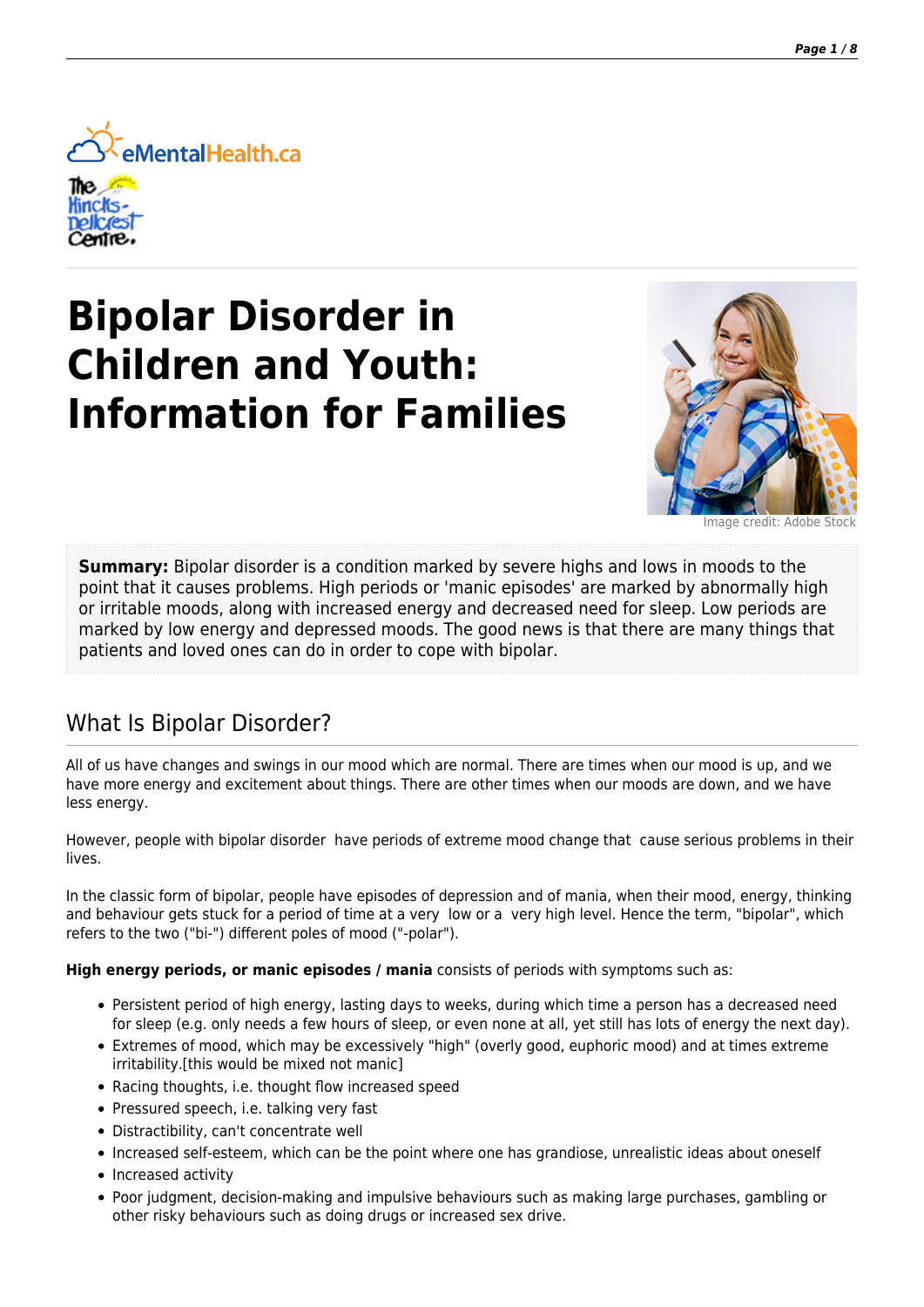Lack of insight that anything is wrong, such that the person may deny that there is a problem. But in a classic manic episode, it is obvious to friends and family that something is wrong as this (behaviour) represents a change for this person. \* not sure if we want behaviour persay, but maybe need to be more specific than "this".\*

While some individuals with bipolar disorder experience full-blown manic episodes, others also experience a mild to moderate level of mania, known as "hypomania". Hypomania is milder than mania, but it is a major change in functioning for the individual and it may lead into full-blown mania, or major depression.

What goes up must come down, which is why periods of high energy (manic episodes) are typically followed by low energy periods.

**Low energy episodes** or depressive episodes may occur to the extreme such that the person may have:

- Extremely low energy for days or weeks, with increased need for sleep
- Extremely low, depressed mood that is stuck and not reactive to what is happening around the person
- Feelings of guilt, worthlessness, or helplessness
- Loss of interest or pleasure in activities
- Due to low mood, the person may have thoughts that life isn't worth living, even to the point of thinking about making attempts to end one's life.

Mood episodes may also get so extreme that the person loses touch with reality, and may have symptoms of psychosis such as:

- Hallucinations, which includes hearing or seeing things which aren't actually there. For example, hearing voices or seeing people.
- Delusions, which are false beliefs with no basis in reality. For example, in a manic phase, one might believe that they can fly, or that they are a famous celebrity. On the other hand in a depressive phase, one might feel extreme irrational guilt.

### The Positive Side of Bipolar

Why do some people have bipolar? Studies show that the same genes that contribute to bipolar disorder may very well be the same genes linked to intelligence and creativity (Smith, 2015). Throughout human history, there are numerous notable examples of famous people that have had bipolar disorder. Bipolar traits and bipolar disorder may simply be the genetic price for intelligence and creativity.

# How Common is Bipolar Disorder?

With children/youth:

Bipolar occurs in 1% of children/youth at any given time (Costello et al., Lewinsohn et al).

#### With adults

Bipolar I or II occurs in up to 4% of adults (Kessler, 2005).

# When Does Bipolar Disorder Start?

Bipolar usually starts in late teens or adulthood. In fact, about 50-66% of adults with bipolar report that their symptoms started before age 19 (Chang, 2007).

### If You Suspect Bipolar...

If you suspect that your child may have bipolar disorder, take your child to be seen by your primary care provider (such as a [family doctor](https://primarycare.ementalhealth.ca/index.php?m=heading&ID=73) or [paediatrician](https://primarycare.ementalhealth.ca/index.php?m=heading&ID=430)) to make sure there aren't any medical problems (such as hormone imbalances) that might be causing or contributing to your child's symptoms.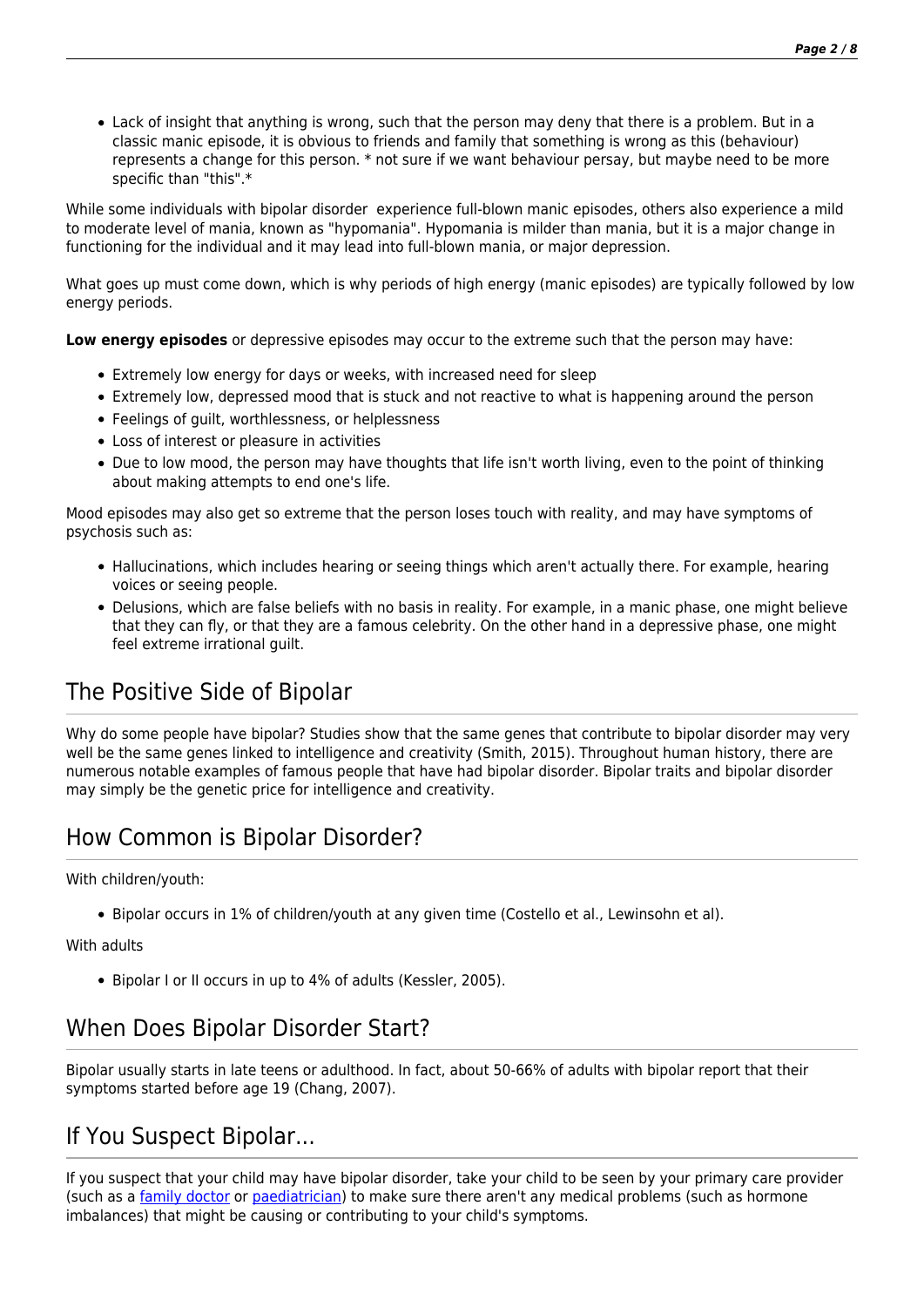The doctor may recommend more specialized mental health services and help with referrals to mental health professionals such as a [psychologist](https://primarycare.ementalhealth.ca/index.php?m=heading&ID=54), [psychiatrist](https://primarycare.ementalhealth.ca/index.php?m=heading&ID=22) or [social worker](https://primarycare.ementalhealth.ca/index.php?m=heading&ID=55).

# Types of Bipolar Disorder

According to the Diagnostic and Statistical Manual of Mental Disorders (DSM-5), a manual used by mental health professionals to diagnose mental health conditions, the main types of bipolar disorder are:

- Bipolar I, classically consisting of manic and depressive episodes. Many individuals present first with major depressive episodes when younger and do not go onto develop manic episodes until older.
- **Bipolar II, consisting of hypomanic episodes and major depressive episodes.**
- Cyclothymia, consisting of hypomanic episodes with depressive episodes (but not severe enough to be major depressive episodes per se).
- Bipolar Not Otherwise Specified (NOS), which is used to describe individuals with mood swings that cause problems, but which do not fit into any of the other above categories. In the past, many children/youth used to be diagnosed with BIpolar NOS, but it turns out for many of them, the diagnosis of disruptive mood dysregulation disorder (DMDD) may be more appropriate.

In addition, other terms used include:

- Rapid-cycling: when a person has at least 4 episodes per year. This type is seen about 5-15% of patients.
- Mixed state: when a person has both manic and depressive symptoms occurring at the same time

# Diagnosis of Bipolar Disorder

Psychologists and psychiatrists are the main professionals qualified to make a diagnosis of bipolar disorder.

During the assessment, the doctor asks the patient (and family members) about symptoms, the developmental and school history and the family history in order to make a determination about diagnosis and recommendations.

Getting a proper diagnosis is important. Because bipolar disorder is generally treated with medications, giving someone a diagnosis will generally lead to medication treatment. Misdiagnosing someone with bipolar disorder when they don't have it can lead to unnecessary medication use along with medication side effects. At the same time, not diagnosing someone who truly has it means that that person will miss out on potentially life-changing treatment.

At this time, there is not yet any blood test, brain scan or other diagnostic test that can help with the diagnosis of bipolar disorder.

# Other Conditions May Contribute to, or Look Like Bipolar

There are other conditions that can also contribute to mood problems (e.g. mood swings, anger or rage). If any of these are present, they can be addressed as well:

- Disruptive mood dysregulation disorder (DMDD)
	- For children and youth who have severely unstable moods, but who do not actually have bipolar disorder, there is a diagnosis known as [disruptive mood dysregulation disorder \(DMDD\)](http://www.nimh.nih.gov/health/topics/disruptive-mood-dysregulation-disorder-dmdd/disruptive-mood-dysregulation-disorder.shtml) (DSM-5, 2013).
- Medical conditions
	- Thyroid problems
	- o Seizure disorders
	- Tourette's syndrome or tic disorders
- Attention-deficit hyperactivity disorder (ADHD):
	- ADHD is defined as severe problems with inattention and distractibility, and individuals with ADHD may have constant problems with anger and low frustration tolerance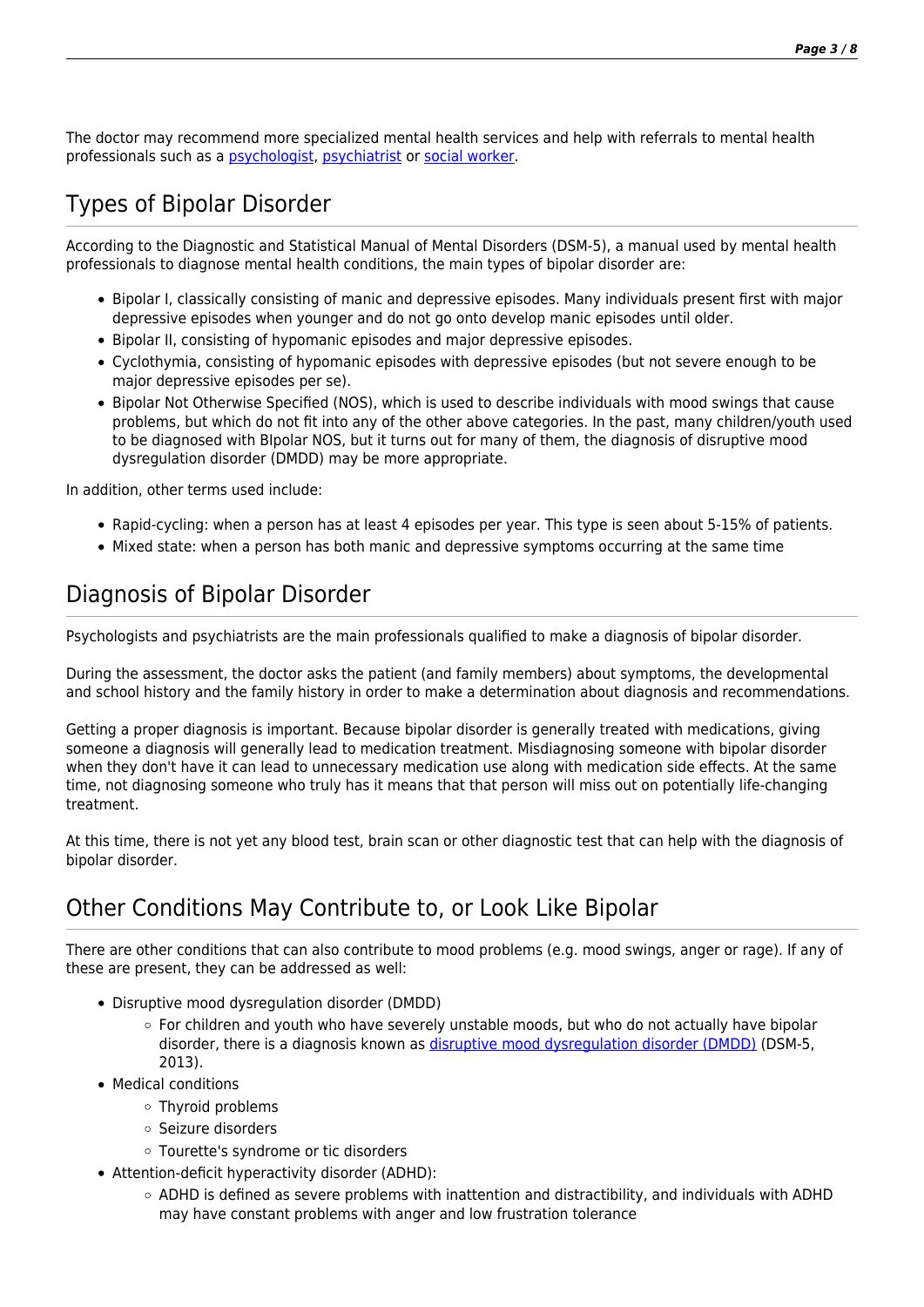- Sensory processing disorders (SPD):
	- $\circ$  SPD is a condition where individuals can be overwhelmed by sensory input (e.g. touch, sound, light), reacting with anger, mood swings and rages
- Autistic spectrum disorders (ASD)
	- o ASD is a condition where individuals have extreme difficulties understanding other people, and tend to be extremely rigid and inflexible
- Learning disorders (LD)
	- $\circ$  LDs are conditions where individuals have problems with learning, and as a result, this can be extremely frustrating, leading to anger and mood problems particularly at school
- Fetal alcohol spectrum disorders (FASD)
	- $\circ$  FASD occurs when a developing baby is exposed to alcohol while still in the womb

### Treatments for Bipolar Disorder

There are various ways to treat bipolar disorder, and can include:

- Teaching the patient and family members about bipolar disorder, and self-help (i.e. coping strategies)
- Ensuring that the child/youth has a strong support network at home, and/or school and/or work.
- Medications
- Counselling / psychotherapy (talk therapy)

# Treatments for Bipolar: Medications

Studies show that individuals with bipolar disorder have brain differences compared to other people. In other words, bipolar disorder is not your child's fault, nor is it due to choice or bad behavior, just like the way in which other brain conditions such as epilepsy, multiple sclerosis are also similarly not the person's fault.

#### **Medications**

Because bipolar disorder has such a strong biological basis, medications are often necessary in the treatment of (true) bipolar disorder.

Common medications used in the treatment of bipolar disorder include:

- Lithium
- Divalproex (trade name Epival)
- Lamotrigine (trade name Lamictal)
- Olanzapine (trade name Zyprexa)
- Quetiapine (trade name Seroquel)
- Risperidone (trade name Risperdal)
- Aripiprazole (trade name Abilify)

For more information about medications, speak to your doctor.

# Self-Help: Taking Care of the Body and Brain

The following strategies are particularly important for people with bipolar disorder, though note that these strategies are safe and healthy for anyone's brain:

- **Keep regular, daily routines**, which will help set your child's internal clock (Frank, 2007). As much as possible, set the same times every day (weekends and weekdays) for:
	- a) Your child's bedtime and wakeup time.
	- b) What time your child sees the first person in his/her day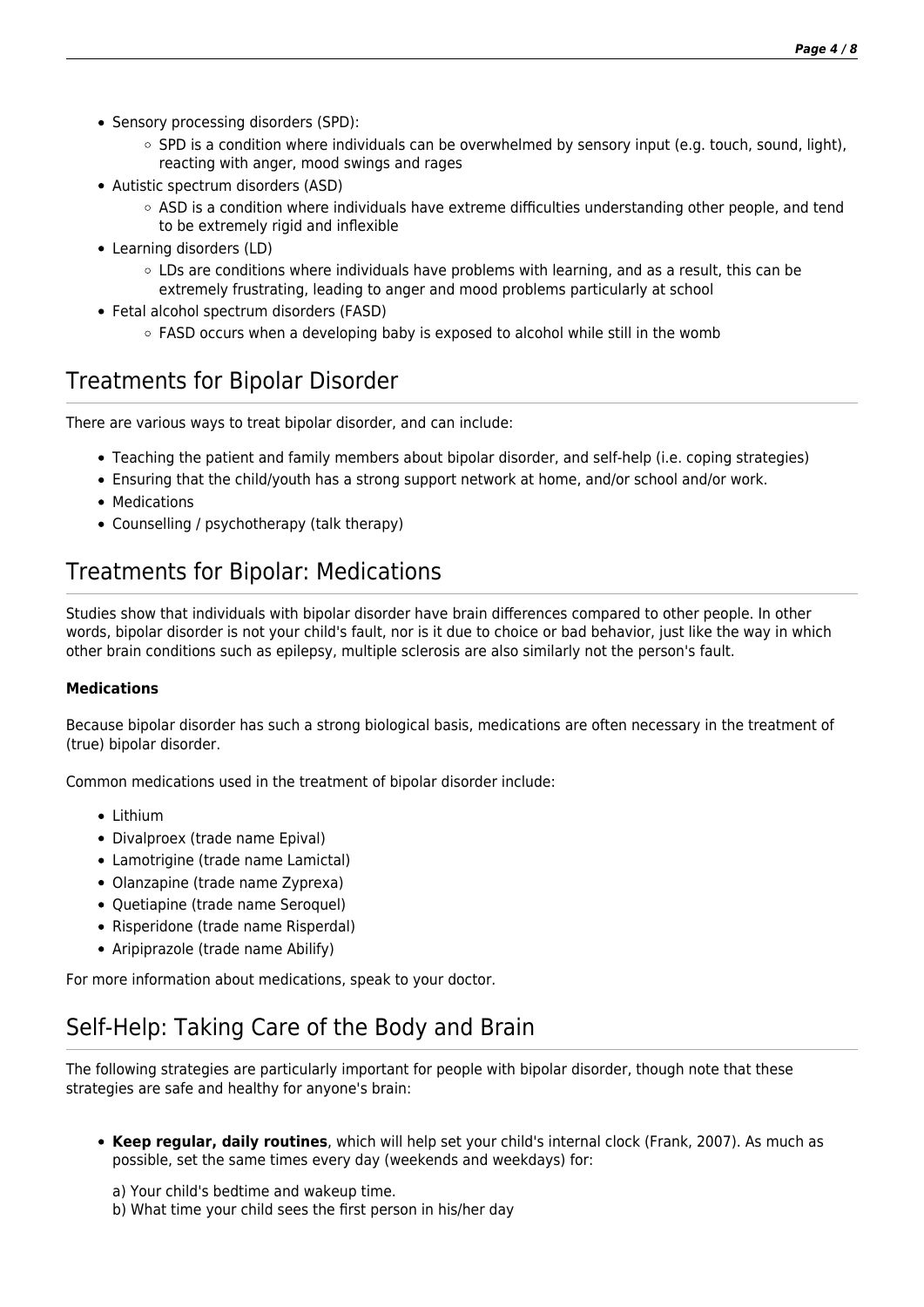c) Mealtimes, like breakfast, lunch, dinner

**Ensure your child is getting enough sleep.** The average child/youth needs at least 9-11 hours of sleep. Unfortunately, all too many children/youth (and adults) use electronic devices in the evening, which tricks the brain into thinking it is daytime.

Try your best to:

- $\circ$  Limit the electronics, and come up with a good sleep routine to ensure sleep.
- $\circ$  Keep the same times on weekends as well as weekdays. People with bipolar disorder should not be staying up late on weekends, because this can be very disruptive for their internal clock -- it is like having 'mini' jet lag every weekend. Note that a study showed the effectiveness of "dark therapy", i.e. exposing patients to darkness from 6 PM to 8 AM for a few days helped improve manic symptoms such that patients had less need for medication and were discharged earlier from hospital (Barbini, 2005).

#### [For more information about sleep in youth...](https://primarycare.ementalhealth.ca/index.php?m=article&ID=21575)

- **Regular physical activity, ideally outdoors.** Studies show the effectiveness of being active, particularly outside. For more information on how to become more physically active, contact the website of the Public Health Agency of Canada at<http://www.phac-aspc.gc.ca/pau-uap/paguide/>. For youth that have trouble with team sports, individual sports (such as weightlifting, martial arts) may be more helpful.
- **Healthy diet with regular meals.** Ensure that your child has regular meals and snacks. Not only is this important for good nutrition, but also helps set the body's internal clock.
- **Omega-3 fatty acids.** Some evidence suggests that Omega-3 fatty acids (found in fish or flax seed oils) may be helpful for bipolar disorder (Stoll, 1999).
- **Avoid stimulants because they may trigger manic episodes in bipolar.** This includes: street drugs such as amphetamines, 'uppers' or 'speed'. Even milder stimulants such as coffee or prescription medications for ADHD (such as methylphenidate) need to be monitored closely by a physician.
- **Be cautious if your child is prescribed antidepressants**. For people with bipolar, the use of antidepressant medication carries a risk of causing manic episodes, so close monitoring is required by a physician. For someone with a true diagnosis of bipolar, if antidepressants are used, they are usually used in conjunction with a mood stabilizer such as lithium.

### Self-Help: Supporting Your Loved One with Bipolar

Children with bipolar disorder tend to have troubles with "emotional regulation", the ability to regulate and control their feelings. The good news is that there are many things that you can do, that over time, will help your child to develop emotional regulation skills.

**Help your child express pleasant feelings by labelling and validating those feelings.** When your child is happy, validate the happy feelings, for example:

Child/youth: "Look, I got to the next level in the game!" (looking excited) Parent: "It looks like that makes you so happy... I'm glad to see you're so happy..."

It is possible that you may not agree with why your child is so happy (e.g. video game binge or doing drugs), but at least you can start with connecting by agreeing that they want to be happy.

**Validate your child's feelings and emotions when your child is upset.** When your child is upset, help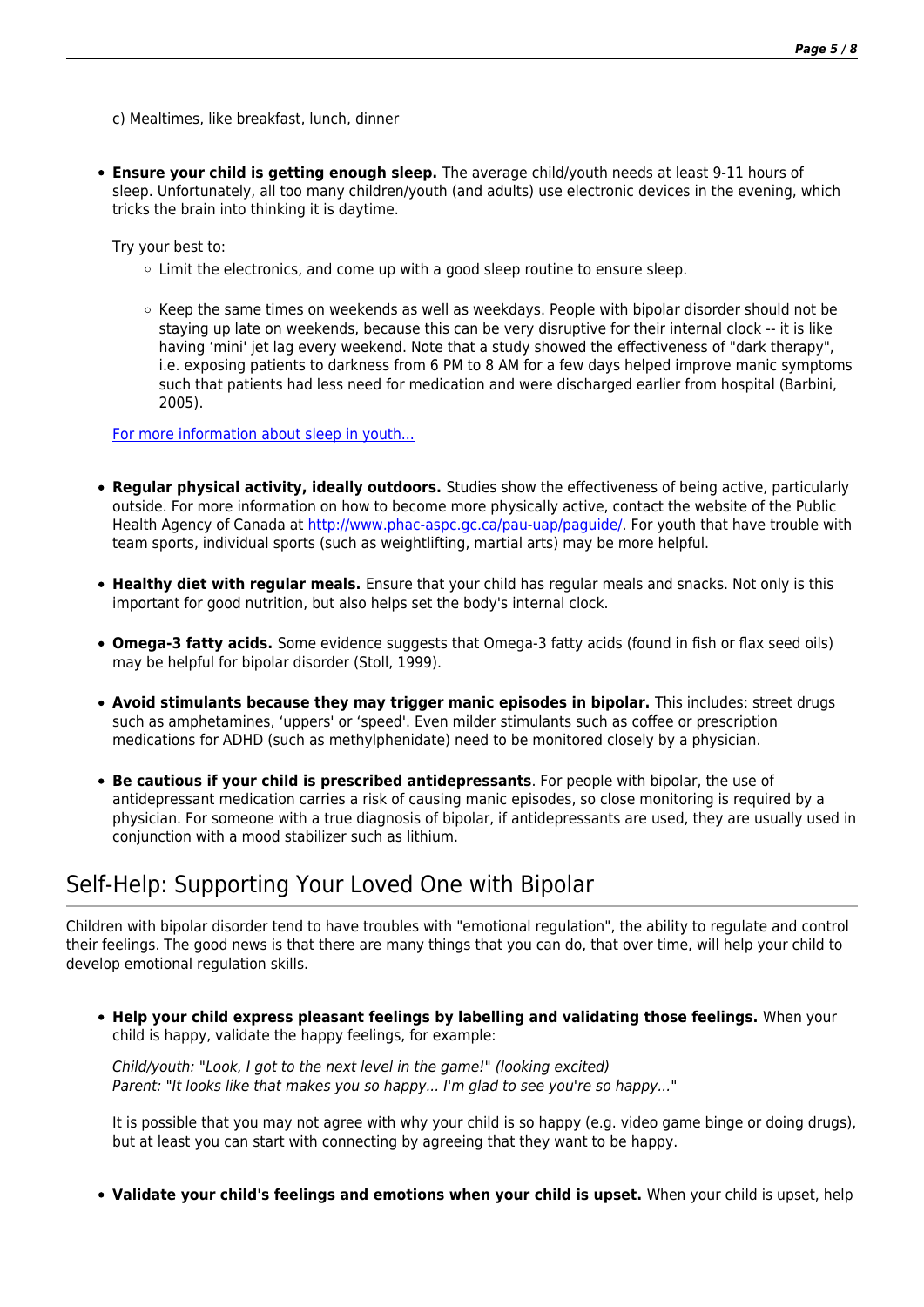your child label and express their feelings. This is not always easy, particularly if your child is angry or upset at you.

Child: "I hate you! You're the worst parent ever!"

Parent (to child): "Wow! You're so angry right now... You're angry at me because I said no... I know, its not easy when I say no..."

You may not agree with the reason why your child is angry, but helping your child use his/her words is one of the first steps to helping your child regulate the anger...

**Tell your child that you are concerned about him or her, and be available and support your loved one with bipolar disorder.** Ask your child how s/he would like to be supported.

Parent: "I'm concerned about you and want to be there for you. How can I support you? How do you want me to be help?"

Typical ways that teens want parents to support them are simply 1) listening to the child, without giving advice, 2) listening and giving advice, 3) simply spending time together, or doing fun activities.

**Don't give advice if your child isn't ready to receive it.** Advice is better accepted when the other person gives you permission to receive it. Simply lecturing or telling the other person what to do may not work as well, particularly with independence-seeking teens, because this may lead him/her to withdraw.

You might say: "I'm worried about you... Can I give you some advice?"

If it is a serious situation where one's physical safety is at risk, you may have to intervene.

But if it is not, you may have to just back off, and focus on building up the trust until your child/youth is ready for your advice. You might then say: "That's okay. I respect that you want to be independent. I'm here, whenever you're ready..."

Later on, continue building up your relationship with your child by ensuring that you spend 1:1 time together with your child.

**Help the person get connected with professional help.** Talk to your child about seeing a doctor, and take your child to see a doctor, for example:

Parent: "Its been awhile since you've seen the doctor for a checkup, so I think it would be a good idea for you to go."

If your child/youth has a strong need for independence, then perhaps give your child/youth some limited choices, for example:

Parent: "Its non-negotiable that we are seeing your doctor. But you can choose when we go... Do you want the appointment in the morning or the afternoon?"

### For More Information

#### **Websites**

Bipolar Disorder, National Institutes of Mental Health, retrieved Feb 22, 2008 from <http://www.nimh.nih.gov/health/publications/bipolar-disorder/complete-publication.shtml>.

#### **Books**

- For parents
	- Survival Strategies for Parenting the Child and Teen With Bipolar Disorder, by George T. Lynn, 2000
	- The Bipolar Child: The Definitive and Reassuring Guide to Childhood's Most Misunderstood Disorder, by Demitri Papolos, 2002.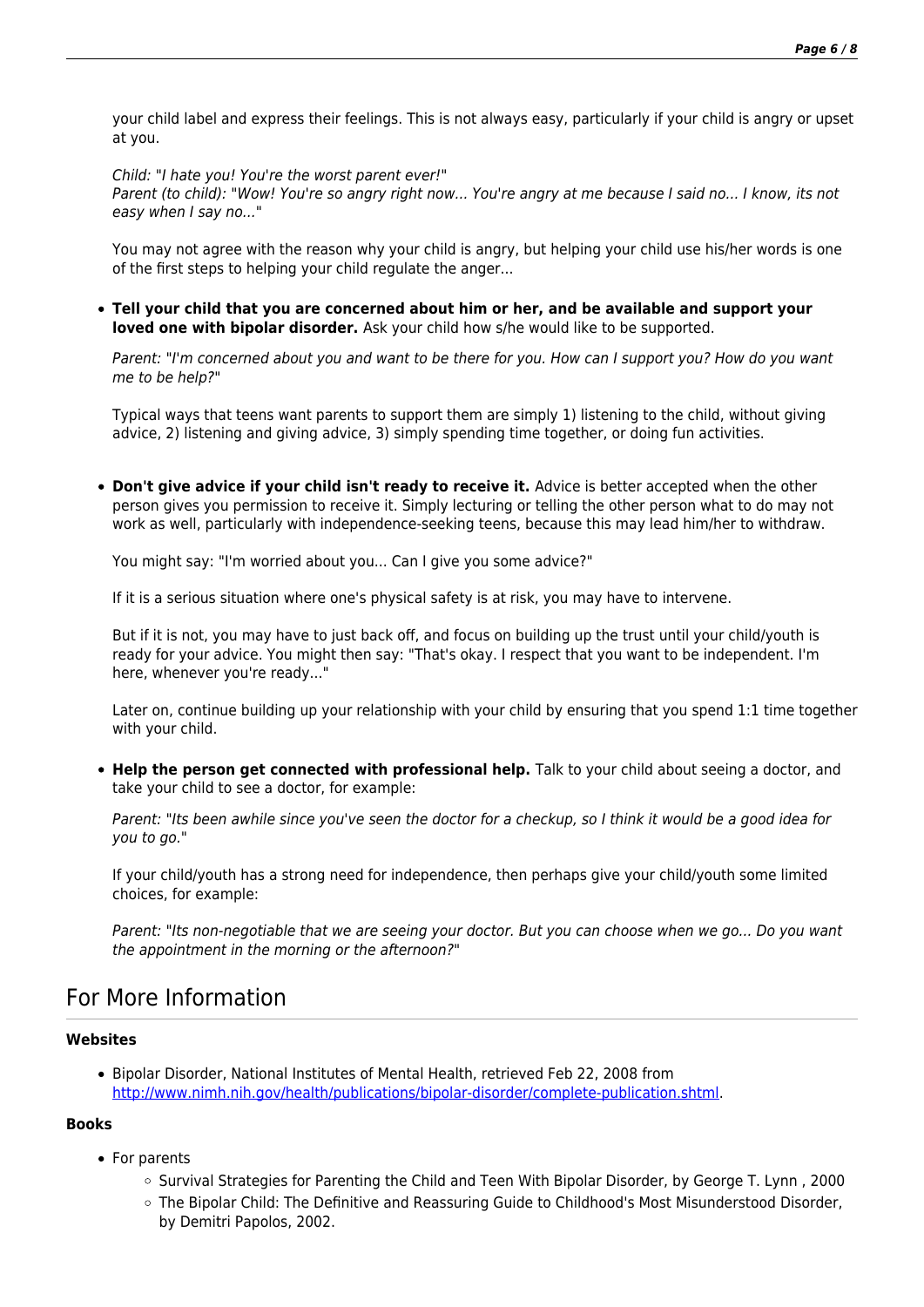- Bipolar Disorders: A Guide For Helping Children And Adolescents, by Mitzi Waltz, Published By O'Reilly & Associates, 2000.
- For children and youth
	- Turbo Max: A Story for Siblings of Children with Bipolar Disorder
	- Brandon and the Bipolar Bear: A Story for Children with Bipolar Disorder
	- My Bipolar Roller Coaster Feelings Book

### References

Barbini et al.: Dark therapy for mania: a pilot study, Bipolar Disorder, Feb 2005: 98-101.

Chang K, Adult bipolar disorder is continuous with pediatric bipolar disorder, Can. J. Psychiatry 2007; 52: 418-425.

Duffy A: Does Bipolar Disorder Exist in Children? A Selected Review. In Canadian Journal of Psychiatry 2007;52:409-417.

Frank E. Treating Bipolar Disorder: A Clinician's Guide to Interpersonal and Social Rhythm Therapy, 2007.

Geller B, Tillman R, Craney JL, Bolhofner K. Four-year prospective outcome and natural history of mania in children with a prepubertal and early adolescent bipolar disorder phenotype. Arch Gen Psychiatry. 2004;61:459-467.

Kessler RC, Chiu WT, Demler O, et al. Prevalence, severity, and comorbidity of 12-month DSM-IV disorders in the National Comorbidity Survey Replication. Arch Gen Psychiatry. 2005;62(6):617-627

Lam, R.W & Levitt, A.J, editors (1999). Canadian consensus guidelines for the treatment of seasonal affective disorder. Vancouver: Clinical and Academic Publishing. Retrieved May 2, 2008 from [http://www.apollolights.com/pdf/ canadian\\_sad\\_light\\_therapy.pdf](http://www.apollolights.com/pdf/%20canadian_sad_light_therapy.pdf)

Papolos, D.F., Fann, C., Tresker, S., & Papolos, J.D. (2002). Pediatric mania: Prodromal symptoms and antecedent conditions. Manuscript submitted for publication.

Pavuluri M et al.: Child- and Family-Focused Cognitive-Behavioral Therapy for Pediatric Bipolar Disorder: Development and Preliminary Results. Journal of the American Academy of Child and Adolescent Psychiatry, 2004; 43(5): 528-537.

Smith D et al.: CHildhood IQ and risk of bipolar disorder in adulthood: prospective birth cohort study (2015). Aug 2015, 1(1) 74-80; DOI: 10.1192/bjpo.bp.115.000455.

Stoll AL, Locke CA, Marangell LB, Severus WE. Omega-3 fatty acids and bipolar disorder: A review. Prostaglandins, Leukotrienes and Essential Fatty Acids. Volume 60, issues 5-6, May-June 1999, pages 329-337.

Moreno C, Laje G, Blanco C, Jiang H, Schmidt AB, Olfson M. National trends in the outpatient diagnosis and treatment of bipolar disorder in youth. Arch Gen Psychiatry. 2007 Sep;64(9).

### About this Document

Written by the eMentalHealth.ca Team and Partners.

Special acknowledgements (in alphabetical order) to:

- Keli Anderson, Executive Director of the FORCE Society for Kids Mental Health, [www.bckidsmentalhealth.org](http://www.bckidsmentalhealth.org/)
- Dr. Anne Duffy, Psychiatrist, Canada Research Chair in Child Mood Disorders, Associate Professor, McGill University

### Disclaimer